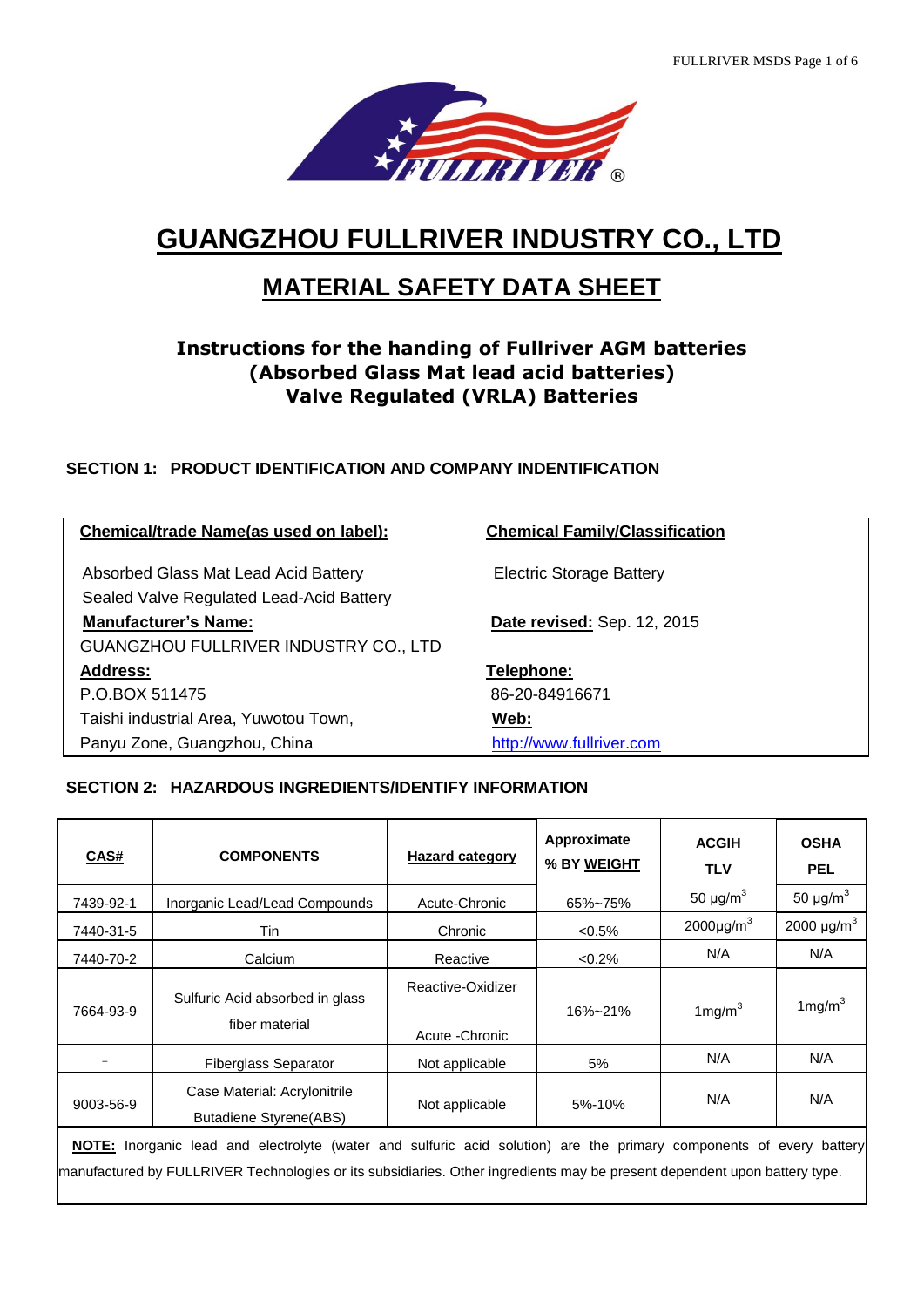### **SECTION 3: HAZARDS IDENTIFICATION**

No hazards in case of an intact battery and observation of the instructions for use.

Lead-acid batteries have the following significant characteristics:

- They contain diluted sulphuric acid, which is absorbed in glass fiber material. Skin contact with glass fiber material may cause severe acid burns.

- During the charging process they develop hydrogen gas and oxygen gas, which under certain circumstances may turn into an explosive mixture.

#### **For this reason, the batteries have been marked with the following hazard symbols:**

The significance of the hazard symbols is:

1. No smoking, no open f lames, no sparks.

2. Wear safety goggles.

- 3. Keep away f rom chi ldren.
- 4. Sulphur ic acid.
- 5. Observe operat ing inst ruct ions.
- 6. Explosive gas mixture.



Additionally: Do not clean batteries with dry washers, use only wet washers.

# Emergency and First Aid Procedures Contact with internal components if battery is opened/broken. 1. Inhalation Remove to fresh air and provide medical oxygen/CPR if needed. Obtain medical attention. 2. Eyes **IMMEDIATELY** Immediately flush with water for at least 15 minutes, hold eyelids open. Obtain medical attention. 3. Skin Flush contacted area with large amounts of water for at least 15 minutes. Remove contaminated clothing and obtain medical attention if necessary. 4. Ingestion Do not induce vomiting. If conscious drink large amounts of water/milk. Obtain medical attention. Never give anything by mouth to an unconscious person.

#### **SECTION 4: FIRST AID MEASURES**

## **SECTION 5: FIRE AND EXPLOSION HAZARD DATA**

# **FIRE AND EXPLOSIVE PROPERTIES: Hydrogen Flash point:** N/A **Hydrogen Auto ignition point**: 580°C **Hydrogen Flammable Limits in Air** (% by Volume): LEL: 4.1 UEL: 74.2 Lower Explosion Limit (LEL), Upper Explosion Limit (UEL) **Extinguishing Media:** Dry chemical, foam, CO<sub>2</sub>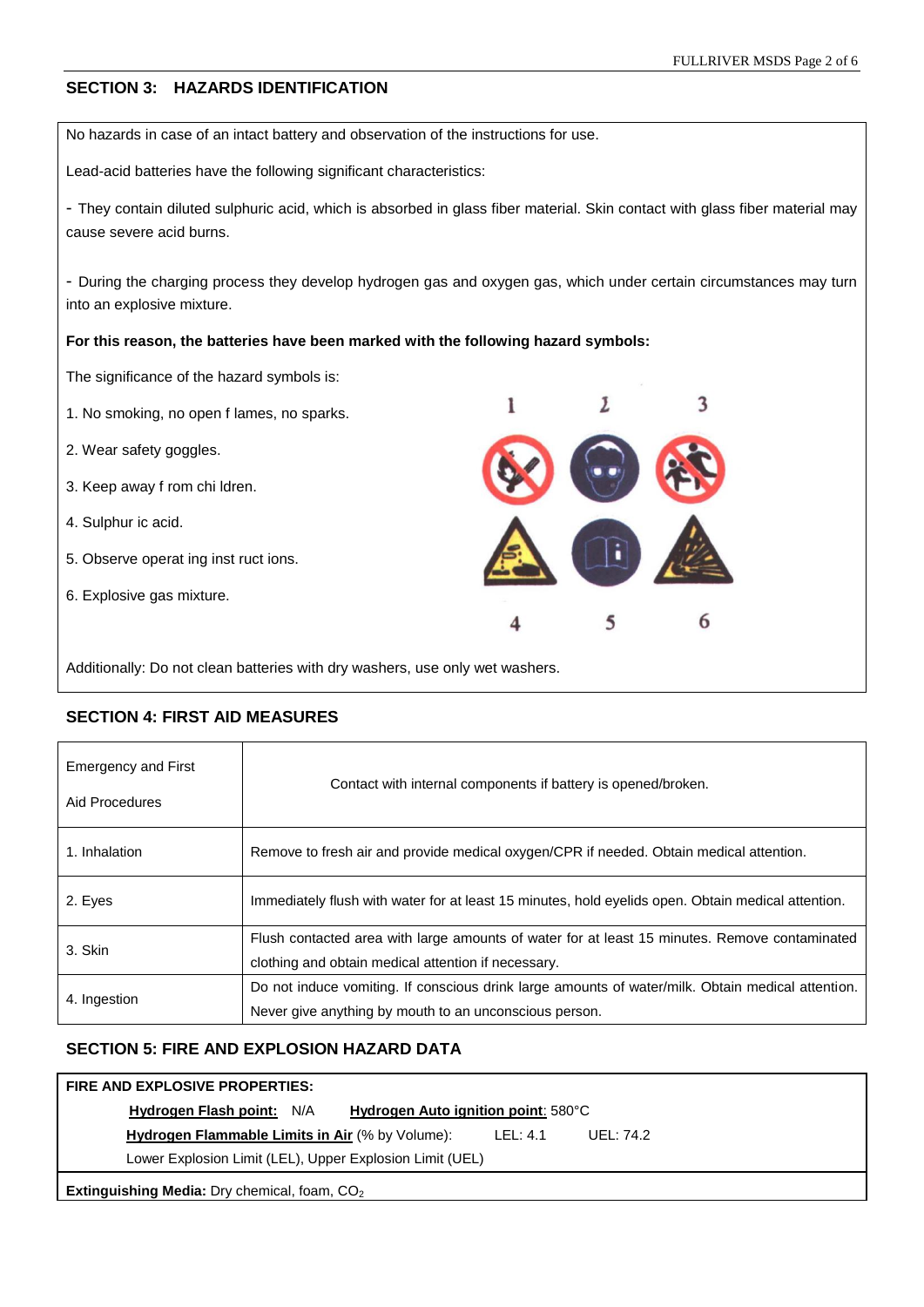**Special Fire Fighting Procedures:** Use Positive

Pressure, self-contained breathing apparatus.

#### **Unusual Fire and Explosion Hazards:** In the state of the state of the state of the state of the state of the state of the state of the state of the state of the state of the state of the state of the state of the state of

batteries generate and release flammable hydrogen gas. They must always be assumed to contain this gas which, if ignited by burning cigarette, naked flame or spark, may cause battery explosion with dispersion of casing fragments and corrosive liquid electrolyte. Carefully follow manufacturer's instructions for installation and service. Keep away all sources of gas ignition and do not allow metallic articles to simultaneously contact the negative and positive terminals of a battery..

#### **SECTION 6: ACCIDENTAL RELEASE MEASURES**

Procedures for Cleanup. Avoid contact with any spilled material. Contain spill, isolate hazard area, and deny entry. Limit site access to emergency responders. Neutralize with sodium bicarbonate, soda ash, lime or other neutralizing agent. Place battery in suitable container for disposal. Dispose of contaminated material in accordance with applicable local, state and federal regulations. Sodium bicarbonate, soda ash, sand, lime or other neutralizing agent should be kept on-site for spill remediation.

Personal Precautions: Acid resistant aprons, boots and protective clothing. ANSI approved safety glasses with side shields/face shield recommended.

Environmental Precautions: Lead and its compounds and sulfuric acid can pose a severe threat to the environment. Contamination of water, soil and air should be prevented.

#### **SECTION 7: PRECAUTIONS FOR SAFE HANDING AND USE**

#### **Handling and Storage:**

Store batteries in cool, dry, well-ventilated areas with impervious surfaces and adequate containment in the event of spills. Batteries should also be stored under roof for protection against adverse weather conditions. Separate from incompatible materials. Store and handle only in areas with adequate water supply and spill control. Avoid damage to containers. Keep away from fire, sparks and heat.

#### **Precautionary Labeling:**

#### **POISON - CAUSES SEVERE BURNS DANGER - CONTAINS SULFURIC ACID**

#### **Charging:**

There is a possible risk of electric shock from charging equipment and from strings of series connected batteries, whether or not being charged. Shut-off power to chargers whenever not in use and before detachment of any circuit connections. Batteries being charged will generate and release flammable hydrogen gas. Charging space should be ventilated. Keep battery vent caps in position. Prohibit smoking and avoid creation of flames and sparks nearby. Wear face and eye protection when near batteries being charged.

#### **Spill or Leak Procedures:**

Stop flow of material; contain/absorb small spills with dry sand, earth, and vermiculite. Do not use combustible materials. If possible, carefully neutralize spilled electrolyte with soda ash, sodium bicarbonate, lime, etc. Wear acid-resistant clothing, boots, gloves, and face shield. Do not allow discharge of un-neutralized acid to sewer.

#### **Waste Disposal Method:**

Spent batteries: Send to secondary lead smelter for recycling.

#### **SECTION 8: CONTROL MEASURES**

**Engineering Controls:**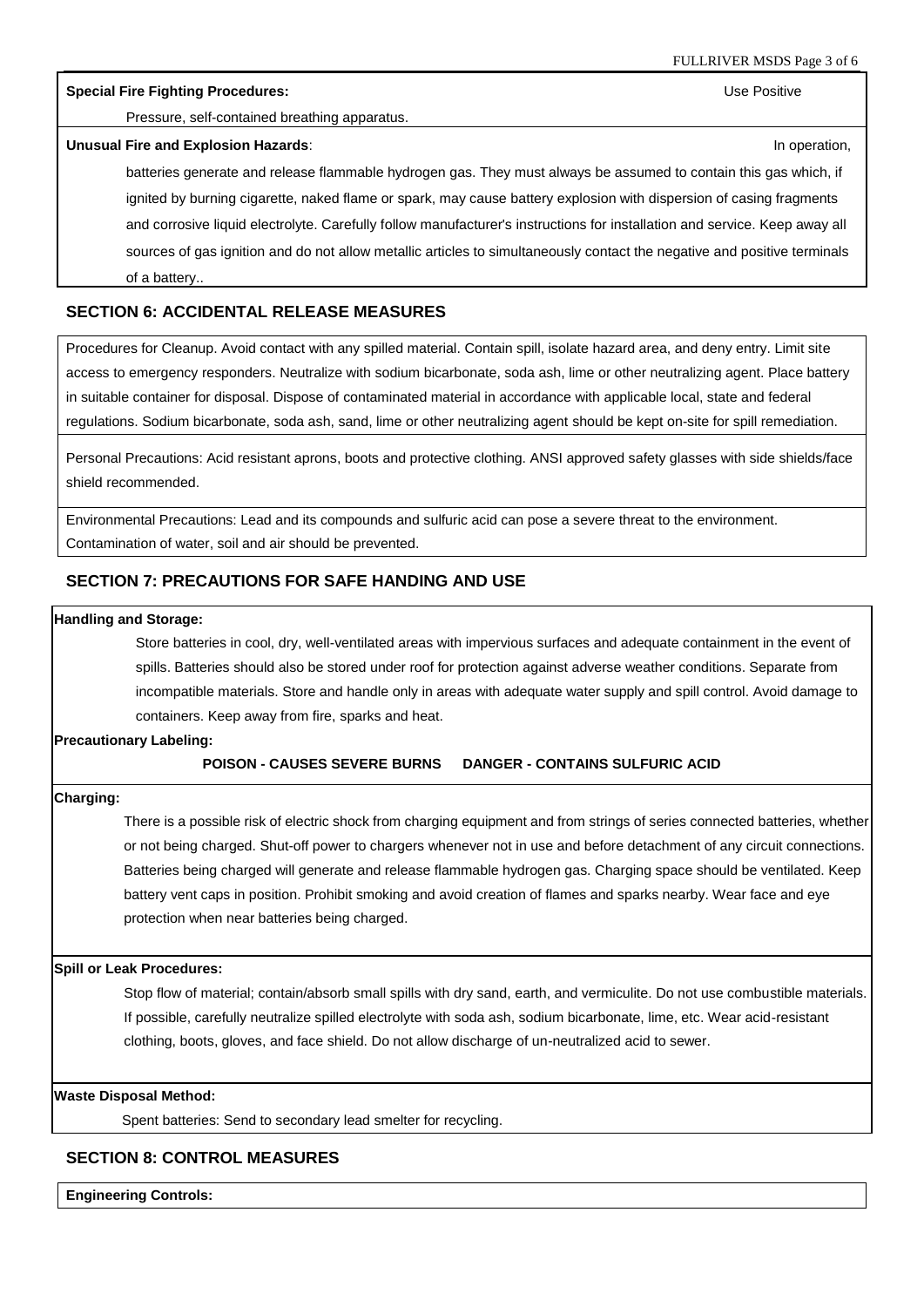| $\Gamma$ OLLINI V LIN IVISIDS 1 age $\pm$ 01 0                                                                    |  |
|-------------------------------------------------------------------------------------------------------------------|--|
| Store and handle in well-ventilated area. If mechanical ventilation is used, components must be acid-resistant.   |  |
| <b>Work Practices:</b>                                                                                            |  |
| Handle batteries cautiously to avoid spills. Make certain vent caps are on securely. Avoid contact with internal  |  |
| components. Wear protective clothing when filling or handling batteries.                                          |  |
| <b>Respiratory Protection:</b>                                                                                    |  |
| None required under normal conditions. When concentrations of sulfuric acid mist are known to exceed the PEL, use |  |
| NIOSH or MSHA-approved respiratory protection.                                                                    |  |
| <b>Protective Gloves:</b>                                                                                         |  |
| Rubber or plastic acid-resistant gloves with elbow-length gauntlet.                                               |  |
| <b>Eye Protection:</b>                                                                                            |  |
| Chemical goggles or face shield.                                                                                  |  |
| <b>Other Protection:</b>                                                                                          |  |
| Acid-resistant apron. Under severe exposure emergency conditions, wear acid-resistant clothing and boots.         |  |
| <b>Emergency Flushing:</b>                                                                                        |  |
| In areas where sulfuric acid is handled in concentrations greater then 1%, emergency eyewash stations and showers |  |
| should be provided, with unlimited water supply.                                                                  |  |

# **SECTION 9: PHYSICAL AND CHEMICAL PROPERTIES**

| Electrolyte:                          |                                                                              |                          |     |  |
|---------------------------------------|------------------------------------------------------------------------------|--------------------------|-----|--|
| <b>Boiling Point:</b>                 | 203-240°F<br>Specific Gravity(H2O=1):<br>1.300-1.330                         |                          |     |  |
| <b>Melting Point:</b>                 | N/A<br>Vapor Pressure(mm Hg):<br>10                                          |                          |     |  |
| <b>Solubility in Water:</b>           | 100%                                                                         | Vapor Density (AIR = 1): | 3.4 |  |
| Evaporation Rate: (Butyl Acetate = 1) | Less than 1                                                                  | % Volatile by Weight:    | N/A |  |
|                                       | Manufactured article; no apparent odor. Electrolyte is a clear liquid with a |                          |     |  |
| <b>Appearance and Odor:</b>           | sharp, penetrating, pungent odor.                                            |                          |     |  |

# **SECTION 10: REACTIVITY DATA**

| <b>Stability: Stable</b>                                                                                                  |                                                                                                                                                                                                                               |  |
|---------------------------------------------------------------------------------------------------------------------------|-------------------------------------------------------------------------------------------------------------------------------------------------------------------------------------------------------------------------------|--|
| <b>CONDITIONS TO AVOID:</b> High temperature, Sparks and other sources of ignition.                                       |                                                                                                                                                                                                                               |  |
|                                                                                                                           | Incompatibility (materials to avoid):                                                                                                                                                                                         |  |
| <b>Electrolyte</b> (Water and Sulfuric Acid Solution): Contact with combustibles and organic materials may cause fire and |                                                                                                                                                                                                                               |  |
|                                                                                                                           | explosion. Also reacts violently with strong reducing agents, metals, sulfur trioxide gas,                                                                                                                                    |  |
|                                                                                                                           | . The contract of the contract of the contract of the contract of the contract of the contract of the contract of the contract of the contract of the contract of the contract of the contract of the contract of the contrac |  |

strong oxidizers, and water. Contact with metals may produce toxic sulfur dioxide fumes and may release flammable hydrogen gas.

**Lead compounds:** Avoid contact with strong acids, bases, halides, halogenated, potassium nitrate, permanganate, peroxides, nascent hydrogen, and reducing agents.

# **Hazardous Byproducts:**

**Sulfuric Acid:** Sulfur trioxide, carbon monoxide, sulfuric acid mist, sulfur dioxide, and hydrogen.

**Lead Compounds**: High temperatures likely to produce toxic metal fume, vapor, or dust; contact with strong acid or base or presence of nascent hydrogen may generate highly toxic arsine gas.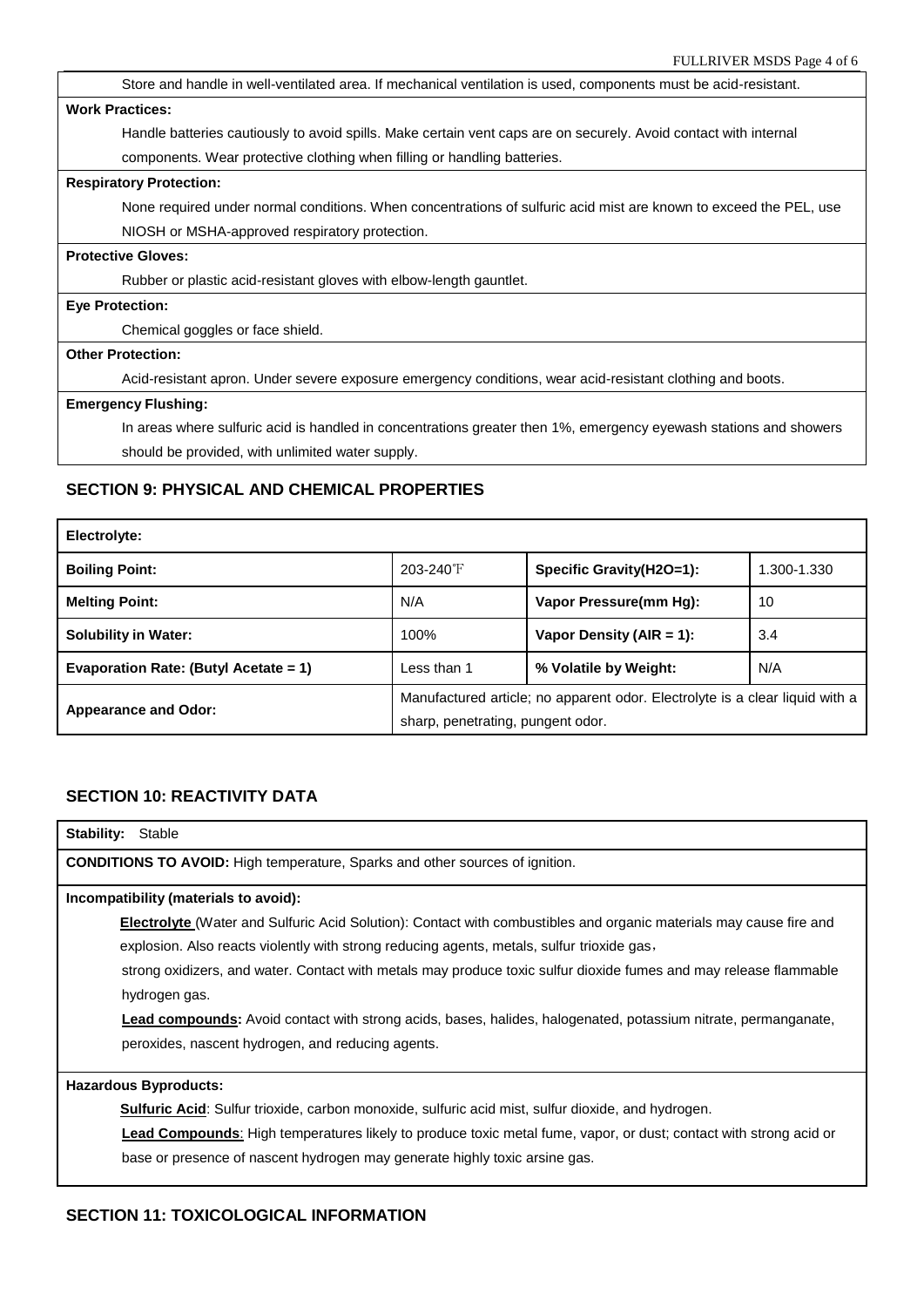**GENERAL:** The primary routes of exposure to lead are ingestion or inhalation of dust and fumes.

#### **ACUTE:**

INHALATION / INGESTION: Exposure to lead and its compounds may cause headache, nausea, vomiting, abdominal spasms, fatigue, sleep disturbances, weight loss, anemia, and pain in the legs, arms and joints. Kidney damage, as well as anemia, can occur from acute exposure.

#### **CHRONIC:**

**INHALATION/INGESTION:** Prolonged exposure to lead and its compounds may produce many of the symptoms of short-term exposure and may also cause central nervous system damage, gastrointestinal disturbances, anemia, and wrist drop. Symptoms of central nervous system damage include fatigue, headaches, tremors, hypertension, hallucination, convulsions and delirium. Kidney dysfunction and possible injury has also been associated with chronic lead poisoning. Chronic over-exposure to lead has been implicated as a causative agent for the impairment of male and female reproductive capacity, but there is at present, no substantiation of the implication. Pregnant women should be protected from excessive exposure. Lead can cross the placental barrier and unborn children may suffer neurological damage or developmental problems due to excessive lead exposure in pregnant women.

### **SECTION 12: ECOLOGICAL INFORMATION**

In most surface water and groundwater, lead forms compounds with anions such as hydroxides, carbonates, sulfates, and phosphates, and precipitates out of the water column. Lead may occur as sorbet ions or surface coatings on sediment mineral particles or may be carried in colloidal particles in surface water.

Most lead is strongly retained in soil, resulting in little mobility. Lead may be immobilized by ion exchange with hydrous oxides or clays or by chelation with holmic or fulvic acids in the soil. Lead (dissolved phase) is bio accumulated by plants and animals, both aquatic and terrestrial.

#### **SECTION 13: DISPOSAL CONSIDERATIONS**

Lead-acid batteries are completely recyclable. Return whole scrap batteries to distributor, manufacturer or lead smelter for recycling. For neutralized spills, place residue in acid-resistant containers with sorbent material, sand or earth and dispose of in accordance with local, state and federal regulations for acid and lead compounds. Contact local and/or state environmental officials regarding disposal information.

#### **SECTION 14: TRANSPORT INFORMATION**

|                | Land Transport (ADR/RID) |                                                |
|----------------|--------------------------|------------------------------------------------|
|                |                          |                                                |
|                | UN $N^{\circ}$ :         | <b>UN2800</b>                                  |
|                | Classification ADR/RID:  | Class 8                                        |
| Land Transport | Proper Shipping Name:    | BATTERIES, (ACCUMULATORS), WET, NON-SPILLABLE, |
|                |                          | electric storage                               |
|                | Packing Group ADR:       | not assigned                                   |
|                | Label required:          | not assigned                                   |
|                | ADR/RID:                 |                                                |
|                |                          |                                                |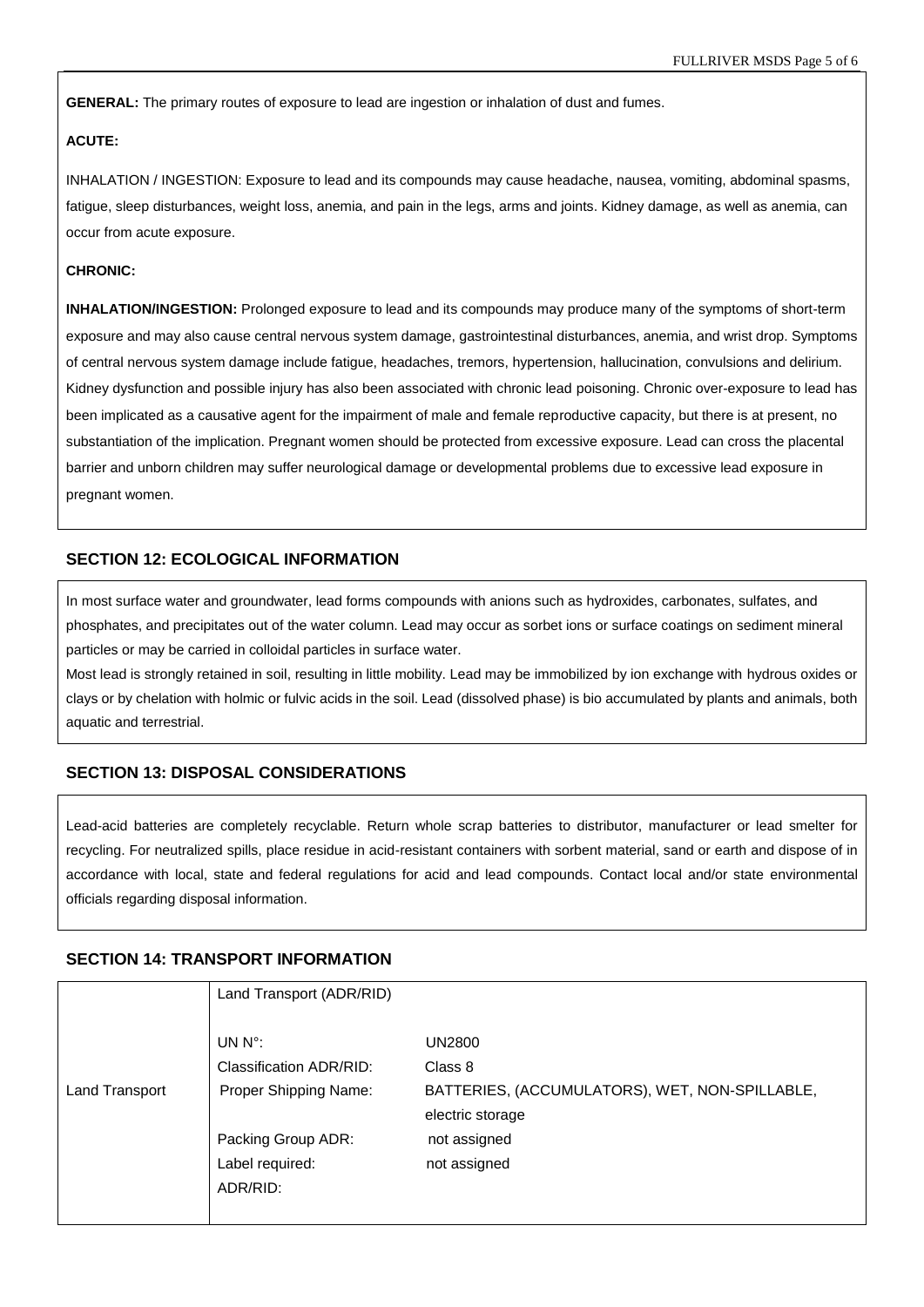|               | AGM batteries are non-spillable batteries (special provision 238) and are exempt from all ADR/RID |                                                                                                |  |  |
|---------------|---------------------------------------------------------------------------------------------------|------------------------------------------------------------------------------------------------|--|--|
|               | provisions, if they are protected from short circuit.                                             |                                                                                                |  |  |
|               |                                                                                                   |                                                                                                |  |  |
|               |                                                                                                   |                                                                                                |  |  |
|               |                                                                                                   |                                                                                                |  |  |
|               | Sea Transport (IMDG Code)                                                                         |                                                                                                |  |  |
|               |                                                                                                   |                                                                                                |  |  |
|               | UN N°:                                                                                            | <b>UN2800</b>                                                                                  |  |  |
|               | Classification:                                                                                   | Class 8                                                                                        |  |  |
|               | Proper Shipping Name:                                                                             | BATTERIES, (ACCUMULATORS), WET, NON SPILLABLE,                                                 |  |  |
| Sea Transport |                                                                                                   | electric storage                                                                               |  |  |
|               | Packing Group:                                                                                    | not assigned                                                                                   |  |  |
|               | EmS:                                                                                              | not assigned                                                                                   |  |  |
|               | Label required:                                                                                   | not assigned                                                                                   |  |  |
|               |                                                                                                   |                                                                                                |  |  |
|               |                                                                                                   | AGM batteries are non-spillable batteries (special provision 238) and are exempt from all IMDG |  |  |
|               | codes, if they are protected from short circuit.                                                  |                                                                                                |  |  |
|               | Air Transport (IATA-DGR)                                                                          |                                                                                                |  |  |
|               |                                                                                                   |                                                                                                |  |  |
|               | UN N°:                                                                                            | <b>UN2800</b>                                                                                  |  |  |
|               | Classification:                                                                                   | Class 8                                                                                        |  |  |
| Air Transport | Proper Shipping Name:                                                                             | BATTERIES, (ACCUMULATORS), WET, NON SPILLABLE,                                                 |  |  |
|               |                                                                                                   | electric storage                                                                               |  |  |
|               | Group:                                                                                            | not assigned                                                                                   |  |  |
|               | Label required:                                                                                   | not assigned                                                                                   |  |  |
|               |                                                                                                   |                                                                                                |  |  |
|               | AGM batteries are non-spillable batteries (special provision A67) and are exempt from all IATA    |                                                                                                |  |  |
|               | DGR codes, if they are protected from short circuit.                                              |                                                                                                |  |  |

#### **Notice**

#### **Special provision 238 ADR/RID/IMDG Code:**

## **a.) Batteries can be considered as non-spillable provided that they are capable of withstanding the vibration and pressure differential test given below, without leakage of battery fluid**

#### **Vibration test:**

The battery is rigidly clamped to the platform of a vibration machine and a simple harmonic motion having an amplitude of 0.8 mm (1.6 mm maximum total excursion) is applied. The frequency is varied at the rate of 1 Hz/min between the limits of 10 Hz and 55 Hz. The entire range of frequencies and return is traversed in 95  $\Box$  5 minutes for each mounting position (direction of vibration) of the battery. The battery is tested in three mutually perpendicular positions (to include testing with fill openings and vents, if any, in an inverted position) for equal time periods.

#### **Pressure differential test:**

Following the vibrations test, the battery is stored for six hours at 24 °C  $\Box$  4°C while subjected to a pressure differential of at least 88 kPa. The battery is tested in three mutually perpendicular positions (to include testing with fill openings and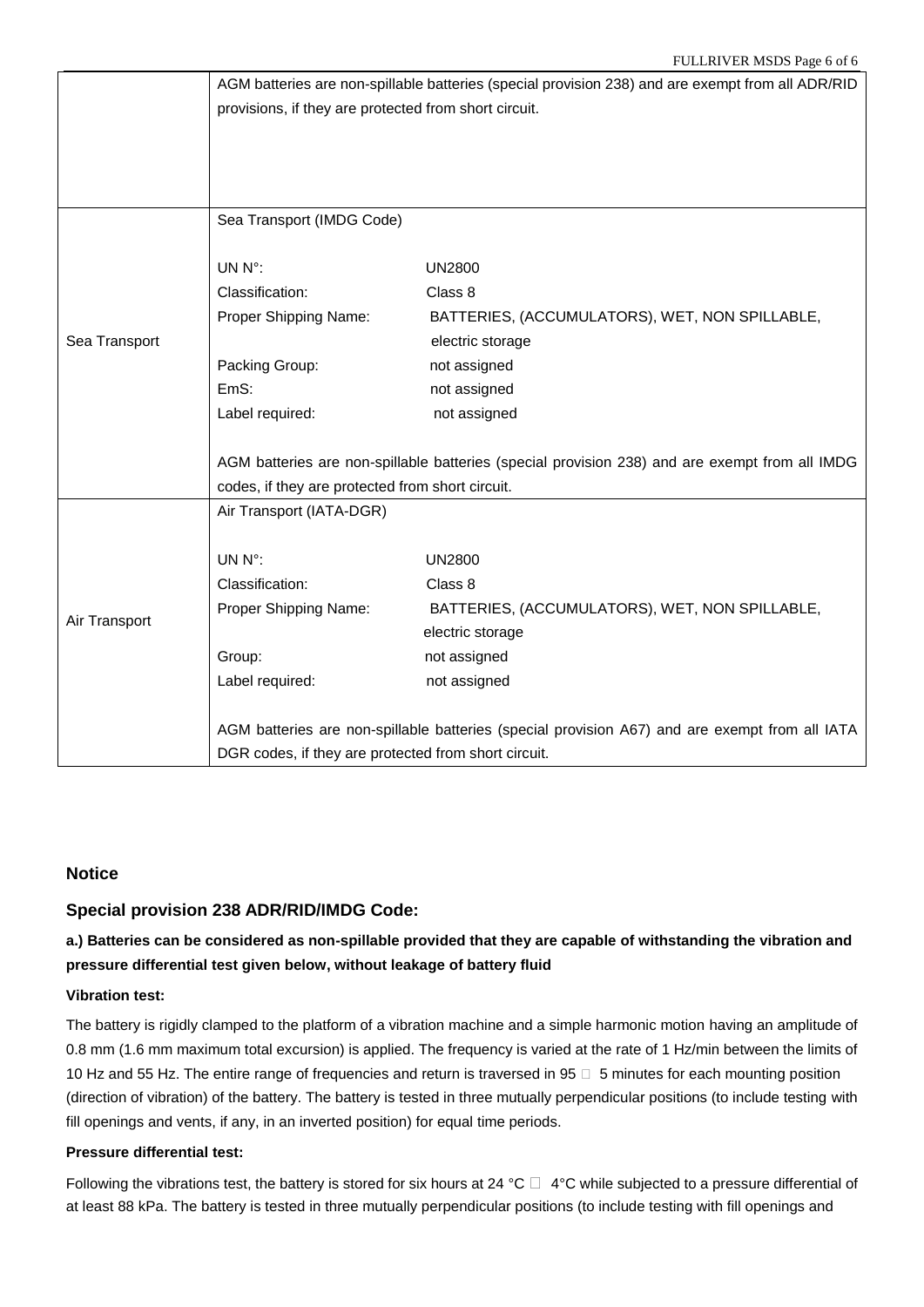vents, if any, in an inverted position) for at least six hours in each position.

#### **b.)**

Non-spillable batteries are not subject to the requirements of ADR if, at a temperature of 55°C, the electrolyte will not flow from a ruptured or cracked case and there is no free liquid to flow and if, as packaged for carriage, the terminals are protected from short circuit.

## **A67 IATA DGR:**

Non-spillable batteries are considered to be non-dangerous if, at a temperature of 55 °C, the electrolyte will not flow out of a ruptured or cracked case and there is no free liquid to flow. When packaged for transport, the terminals must have protection against short circuits.

### **SECTION 15 -- Marketing**

In accordance with EC and national laws lead-acid batteries have to be marked by a crossed out refuse bin with the chemical symbol for lead Pb shown below, together with the ISO return/ recycling symbol.



In addition, the ISO-return / recycling symbol is rendered.

The manufacturer, respectively the importer of the batteries shall be responsible for the attachment of the symbols. In addition, a consumer / user information on the significance of the symbols has to be attached, which is required by the EC Directives quoted above.

The manufacturers and sellers of the batteries subject to identification requirements (packaging, technical instructions, leaflets) shall be responsible for this information.

### **SECTION 16 -- OTHER INFORMATION**